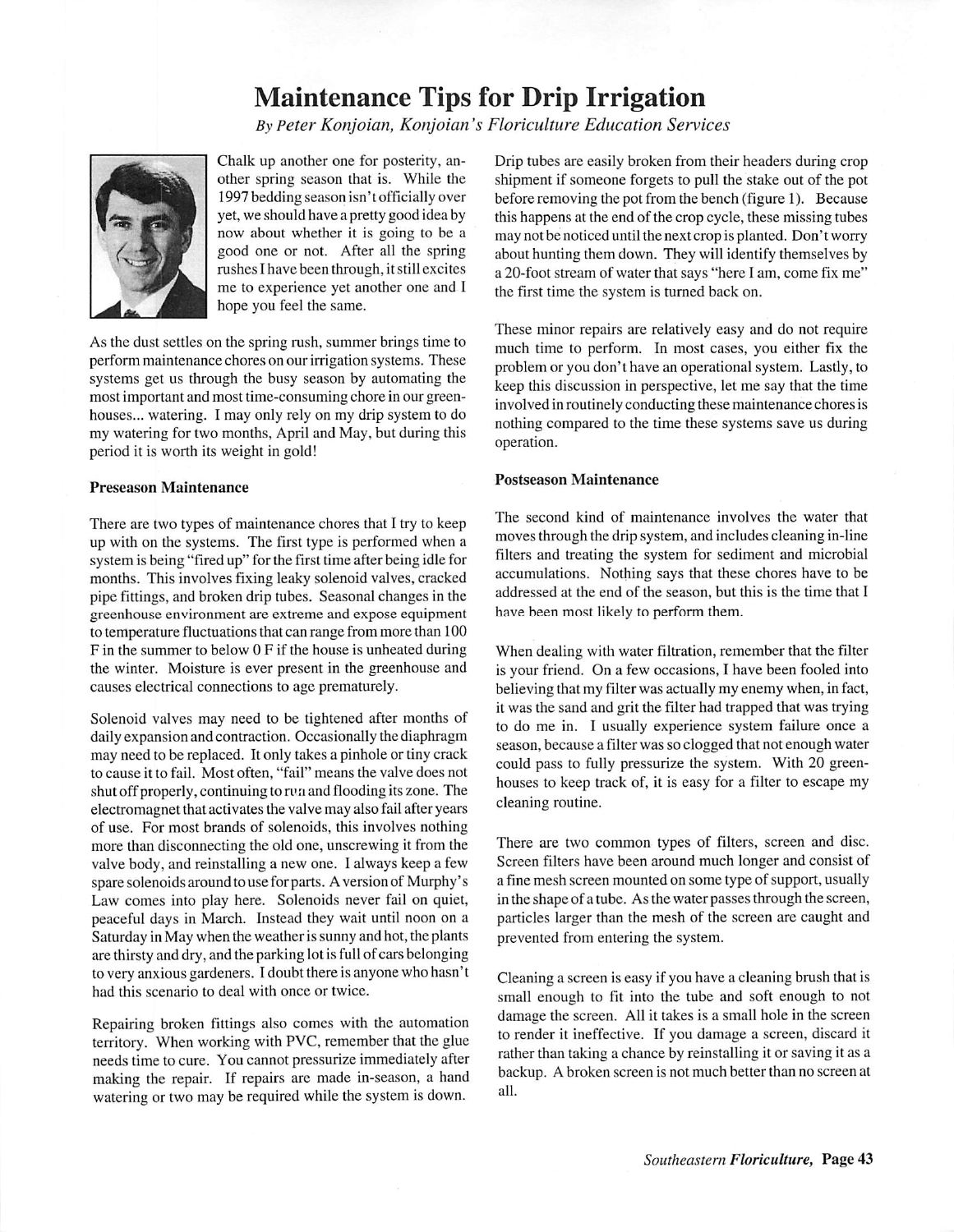The second and newer type of filter is a disc filter, which consists of many (perhaps 100) thin discs shaped like large washers stacked on a support to again form a tube. Each disc has tiny channels formed into its upper and lower surfaces, giving each surface a rough, patterned appearance. When the filter is pressurized, the discs compress against each other and only allow water to pass through these preformed channels. Particles that don't fit into the channels are filtered out of the stream.

Disc filters can also be cleaned. Afterremoving the assembly, the discs will decompress and allow access to the channels in the individual discs. Some can be soaked in acid to remove precipitates. I always have a replacement on hand for an emergency or in case I can't clean the filter right away.

Both types of filters are usually equipped with backwash valves. Use this feature. Much of the accumulated debris can be backwashed ifdone on a regular basis. "Regular" depends on how much the system is used; the more it is used, the more debris will accumulate and the more often it should be backwashed.

How frequently you need to clean and backwash filters also depends on the quality of your water source. If you are pumping from a well, pond or river, make sure you provide adequate filtration. While municipal water sources are put through varying degrees of filtration, they still require addi tional filtration on-site. Every drip system needs some filtra tion, regardless of water source. A good rule to use is : if in doubt, install a filter.

## *Chemical Treatment*

Some water sources contain sufficient amounts of minerals that can precipitate and accumulate in headers, drip tubes, and emitters over time. Calcium deposits can clog channels in drip emitters and either reduce water flow or prevent it completely (figure 2). Treating the entire drip system during the off-season with various acid solutions can dissolve and remove these precipitates before they cause system failure.

Microbial growth inside drip lines also causes clogging. Common types of algae that cause problems on greenhouse floors, benches, and soil surfaces are present in water sup plies and , along with sunlight and nitrogen, flourish in the greenhouse environment. Materials used to construct drip lines and tubes are colored black to minimize light penetra tion of the line. White PVC piping is a common material used in greenhouse plumbing lines. During routine plumb ing work, I regularly find a green layer of algae lining the inside edge of my pipes. This layer of algae is much more common in pipes carrying fertilizer because of the rich nutrient environment that is constantly present.

Common greenhouse disinfectants such as Green-Shield® can be used to flush drip systems and maintain microbial populations below problem-causing levels. Before it be came illegal to do so, common household bleach was used for this purpose. A word of caution for those who do not keep up with this system treatment. If you have a drip system that has been operating for a number of years and you have never



*Page 44,* **Southeastern** *Floriculture*